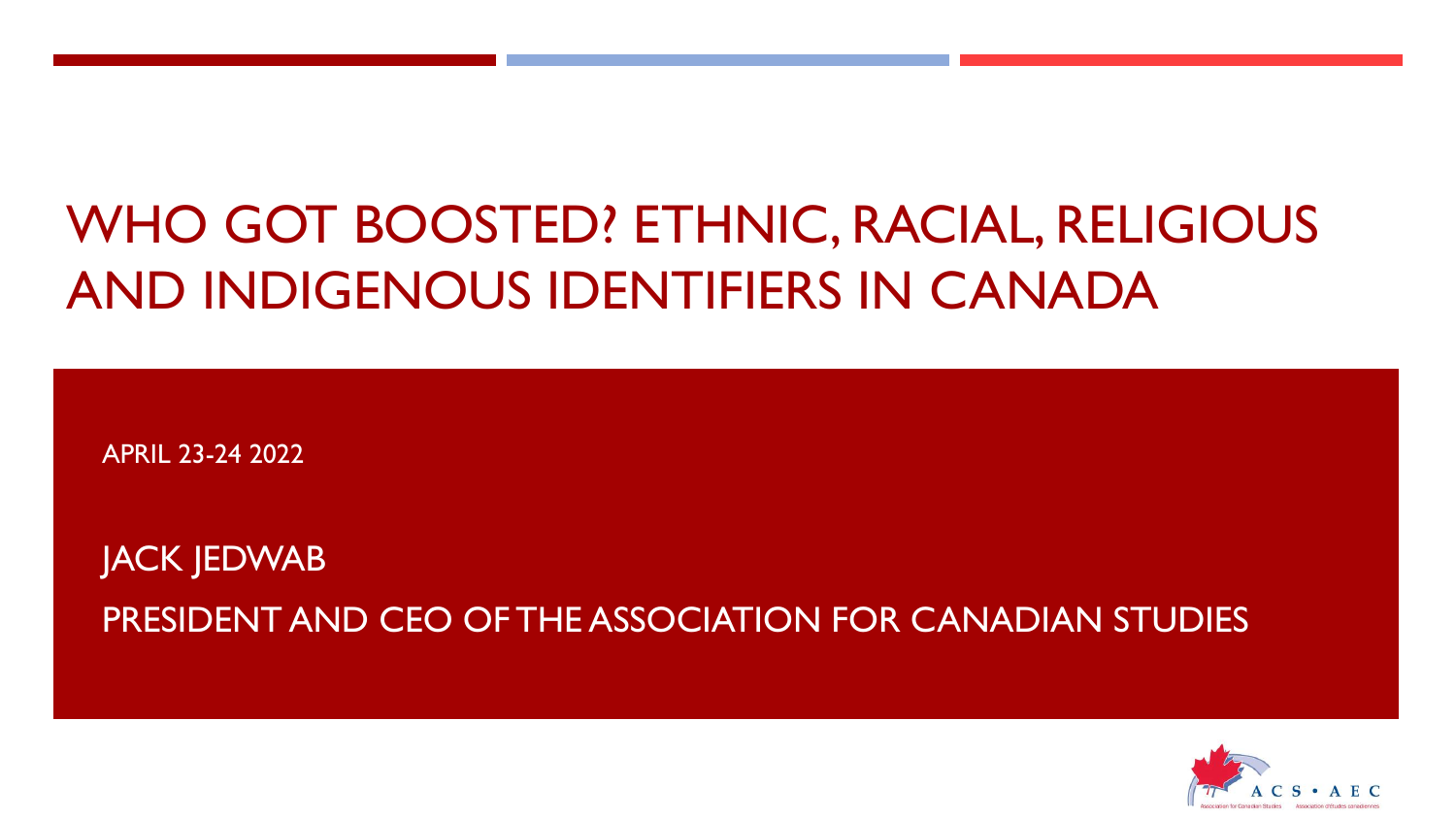## INTRODUCTION: IDENTITIES AND VACCINE BOOSTERS

- **National Immunization Awareness Week (NIAW)** is an annual event held in the last week of April to highlight and recognize the importance of immunization. During NIAW, you will see increased publicity about the importance of immunization and the success and impact that immunization has had in protecting and saving lives. Many organizations, in Canada and around the world, participate in international strategies to raise awareness about the important role of vaccines. To mark the week we ve compiled on the extent to which Canadians have received a booster (at least three doses) compared with the US and Mexico as well as which ethnic and/or visible minorities have been boosted. See the highlights below:
- Canadians most likely to be boosted when compared to Americans and Mexicans
- **Black**, indigenous and religious minorities were least likely to get boosted
- **Persons with higher levels of educational attainment were more likely to get boosted**
- The findings arise from a survey conducted via web panel by Leger for the Association for Canadian Studies and the University of Manitoba during the middle of March 2022 with 2939 Canadians 18 years of age or older. A margin of error cannot be assigned because internet-based polls are not considered random.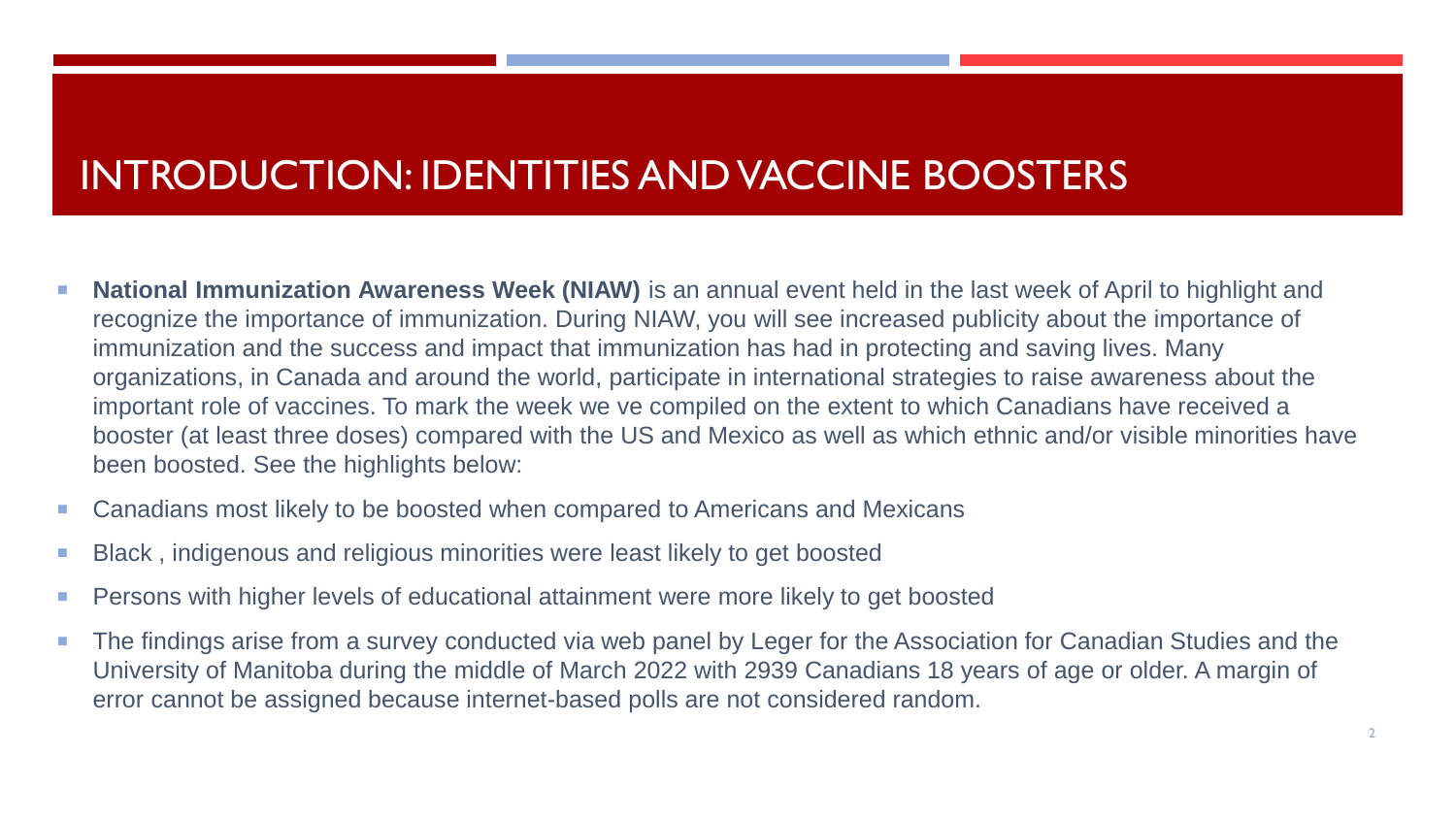## CANADIANS MOST LIKELY TO BE BOOSTED WHEN COMPARED TO AMERICANS AND MEXICANS

|                                              |     | Canada    | United<br><b>States</b> | <b>Mexico</b> |
|----------------------------------------------|-----|-----------|-------------------------|---------------|
| Have you had the<br>vaccine for COVID-<br>19 | Yes | 88.2%     | 73.4%                   | 94.0%         |
|                                              | No  | 11.8%     | 26.6%                   | 6.0%          |
| Total                                        |     | $100.0\%$ | $100.0\%$               | 100.0%        |

|           | Canada | <b>United</b><br><b>States</b> | <b>Mexico</b> |
|-----------|--------|--------------------------------|---------------|
| % Boosted | 51%    | 2 / Vc                         |               |

|                                      |                             | How many doses have you<br>received? |                                |        |  |
|--------------------------------------|-----------------------------|--------------------------------------|--------------------------------|--------|--|
|                                      |                             | Canada                               | <b>United</b><br><b>States</b> | Mexico |  |
| How many doses<br>have you received? | One dose/shot               | 1.2%                                 | 10.3%                          | 5.5%   |  |
|                                      | Two<br>doses/shots          | 29.4%                                | 38.3%                          | 52.6%  |  |
|                                      | <b>Three</b><br>doses/shots | 69.4%                                | 51.4%                          | 41.9%  |  |
| Total                                |                             | $100.0\%$                            | 100.0%                         | 100.0% |  |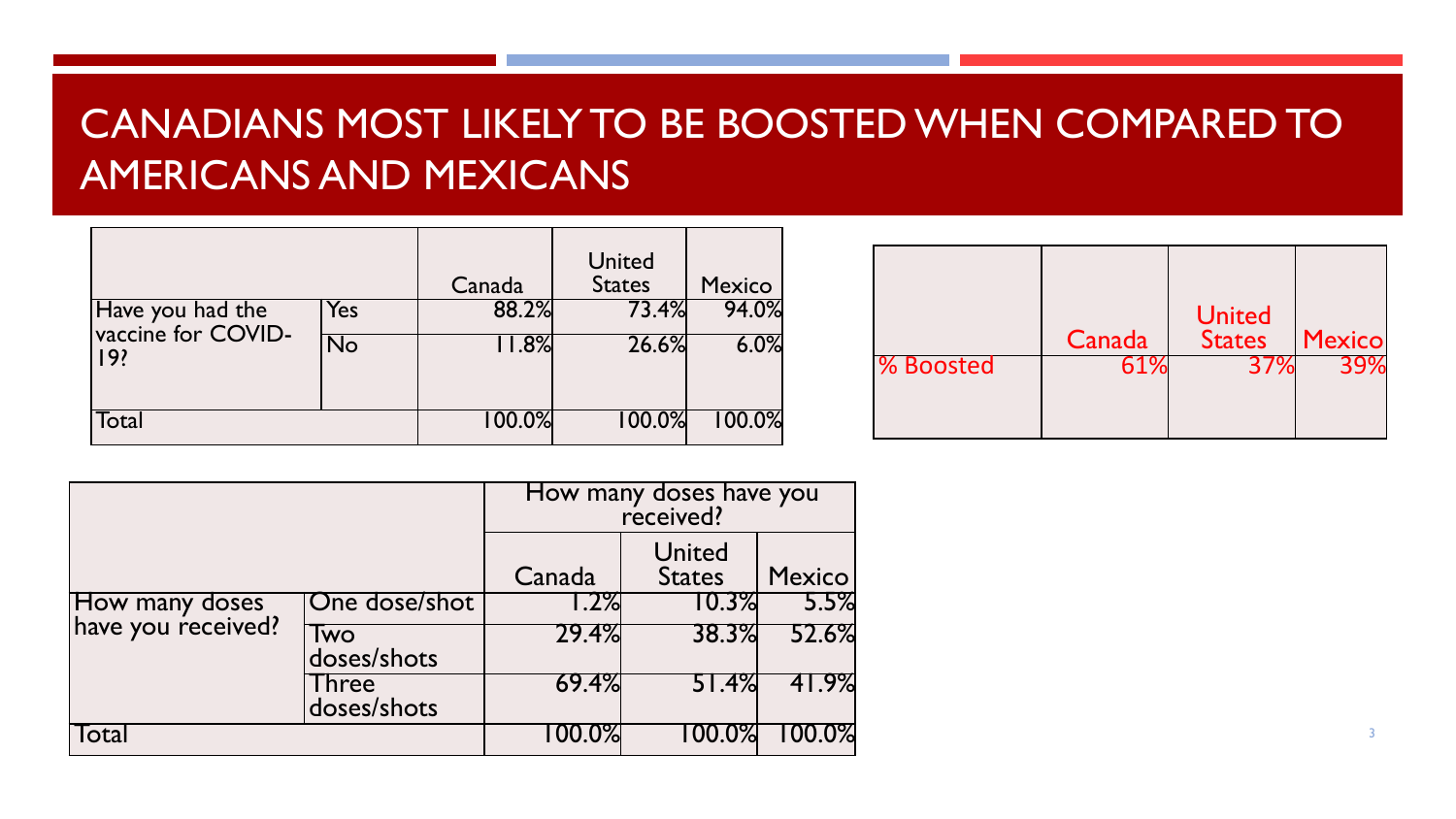# BLACK , INDIGENOUS AND RELIGIOUS MINORITIES WERE LEAST LIKELY TO GET BOOSTED

|                | Percentage of Canadians by selected identity groups that have been booster (received at least three doses) |                                          |                                                                |                                                                            |         |          |               |            |
|----------------|------------------------------------------------------------------------------------------------------------|------------------------------------------|----------------------------------------------------------------|----------------------------------------------------------------------------|---------|----------|---------------|------------|
|                | White                                                                                                      | Arabic<br>(Middle East,<br>North Africa) | <b>Black</b><br>(African,<br>African-<br>American,<br>$etc.$ ) | South Asian<br>(Indian,<br>Bangladeshi,<br>Pakistani, Sri<br>Lankan, etc.) | Chinese | Filipino | <b>Jewish</b> | Indigenous |
| <b>Boosted</b> | 61%                                                                                                        | 52%                                      | 38%                                                            | 58%                                                                        | 71%     | 66%      | 52%           | 49%        |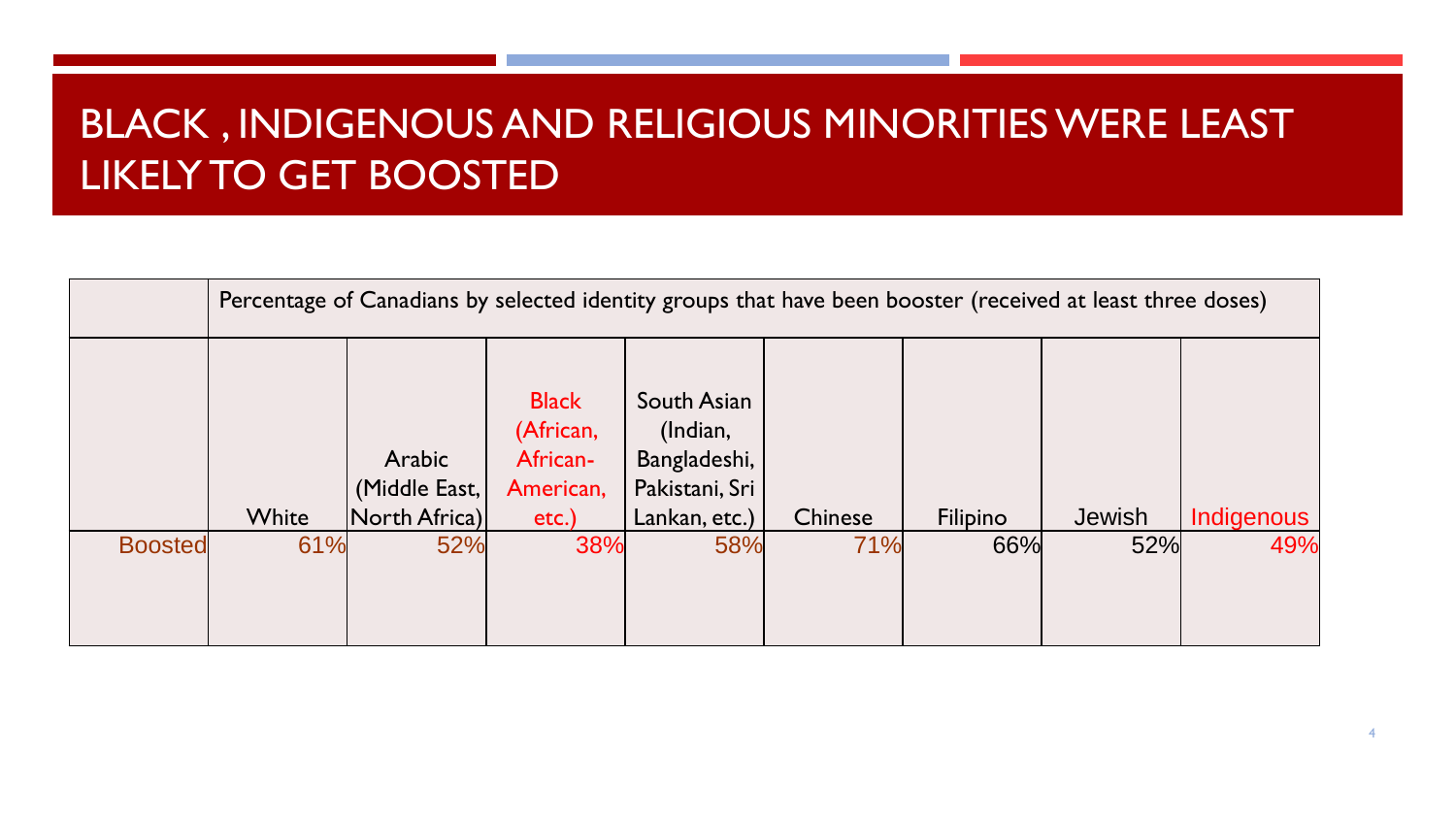# PERSONS WITH HIGHER LEVELS OF EDUCATIONAL ATTAINMENT WERE MORE LIKELY TO GET BOOSTED

|                | What is the highest level of education you have completed? |             |                |                |                                   |  |
|----------------|------------------------------------------------------------|-------------|----------------|----------------|-----------------------------------|--|
|                |                                                            |             | <b>Trades</b>  | College        | <b>University</b><br>certificate, |  |
|                | Less than high                                             | High school | certificate or | certificate or | diploma or                        |  |
|                | school                                                     | diploma     | diploma        | diploma        | degree                            |  |
| <b>Boosted</b> | 31%                                                        | 57.0%       | 60.0%          | 63.0%          | 67.0%                             |  |